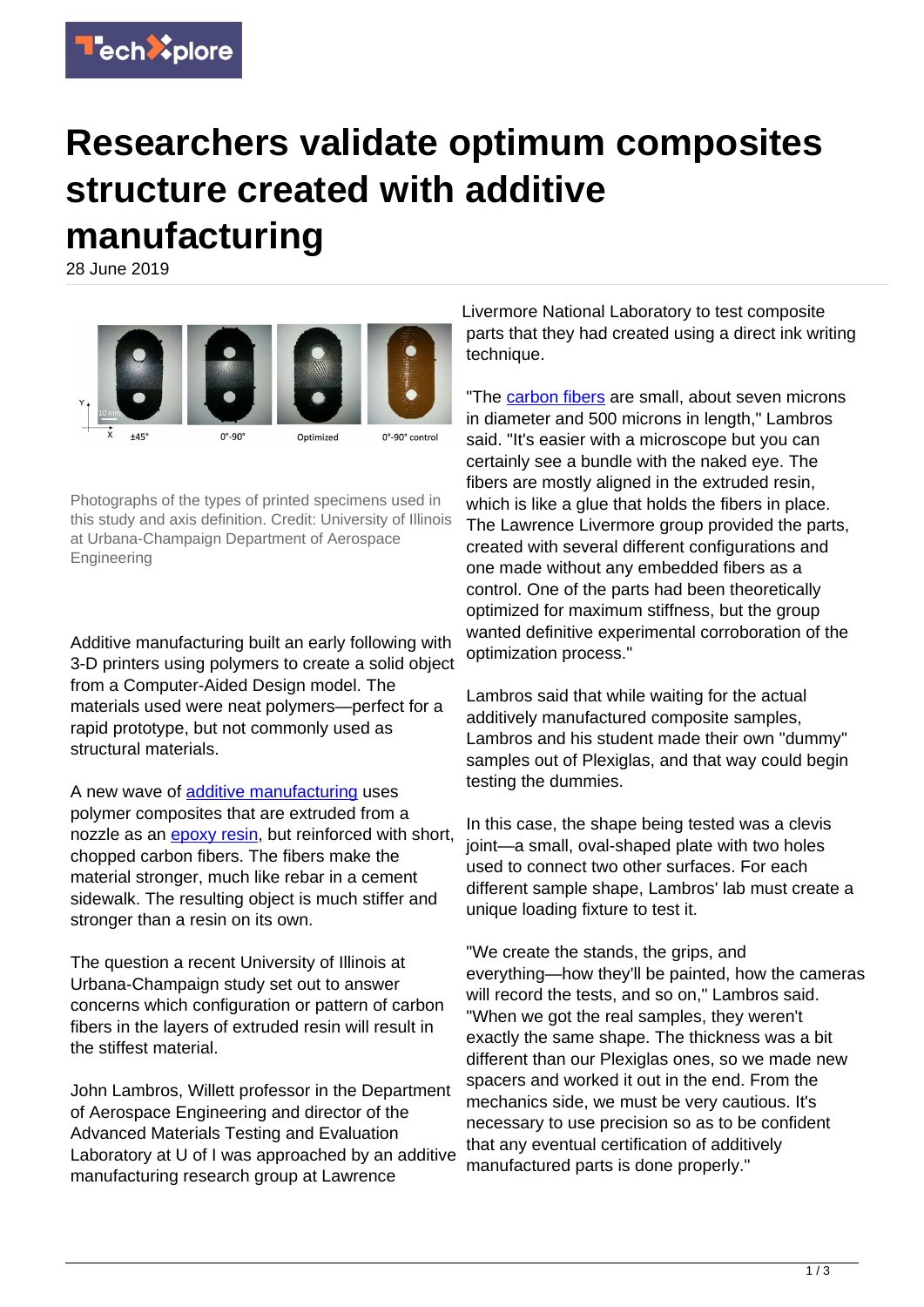

"We created an experimental framework to validate strongest. So, if you look at where they break, this the optimal pattern of the short-fiber reinforced composite material," Lambros said. "As the loading machine strained the clevis joint plates, we used a digital image correlation technique to measure the displacement field across the surface of each sample by tracking the motion in the pixel intensity values of a series of digital images taken as the sample deforms. A random speckle pattern is applied to the sample surface and serves to identify subsets of the digital images in a unique fashion so Lambros said there may be more testing done in they can be tracked during deformation."

They tested one control sample and four different configurations, including the one believed to be optimized for stiffness, which had a wavy fiber pattern rather than one oriented along horizontal or Validation of an Additively Manufactured Stiffnessvertical lines.

"Each sample clevis joint plate had 12 layers in a stack. The optimized one had curved deposition lines and gaps between them," Lambros said. "According to the Livermore group's predictions, the gaps are there by design, because you don't need more material than this to provide the optimal stiffness. That's what we tested. We passed loading pins through the holes, then pulled each sample to the point of breaking, recording the amount of load and the displacement.

"The configuration that they predicted would be optimal, was indeed optimal. The least optimal was the control sample, which is just resin—as you would expect because there are no fibers in it."

Lambros said that there is a premise in the analysis that this is a global optimum—meaning that this is the absolutely best possible sample built for stiffness—no other build pattern is better than this one.

"Although of course we only tested four configurations, it does look like the optimized configuration may be the absolute best in practice because the configurations that would most commonly be used in design, such as 0°-90° or ±45° alignments, were more compliant or less stiff than what this one was," Lambros said. "The interesting thing that we found is that the sample optimized to be the stiffest also turned out to be the

one is at the highest load. This was somewhat unexpected in the sense that they had not optimized for this feature. In fact, the optimized sample was also a bit lighter than the others, so if you look at specific load, the failure load per unit weight, it's a lot higher. It's quite a bit stronger than the other ones. And why that is the case is something that we're going to investigate next."

the future, but for now, his team successfully demonstrated that they could provide a validation for the optimized additive composite build.

 **More information:** Y. Saito et al, Experimental Optimized Short-Fiber Reinforced Composite Clevis Joint, Experimental Mechanics (2019). [DOI:](http://dx.doi.org/10.1007/s11340-019-00514-2) [10.1007/s11340-019-00514-2](http://dx.doi.org/10.1007/s11340-019-00514-2)

 Provided by University of Illinois at Urbana-Champaign